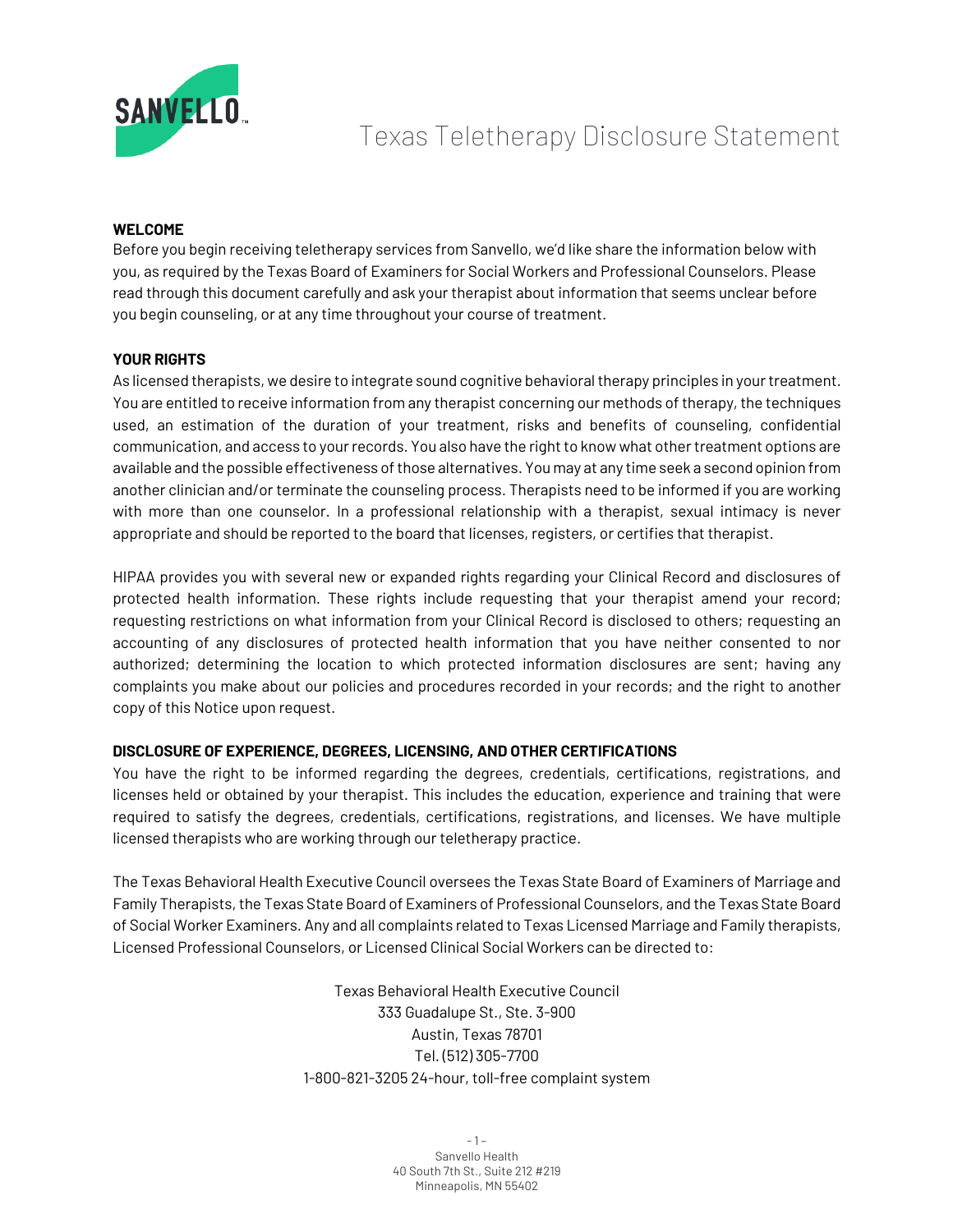

#### **SANVELLO TEXAS THERAPISTS**

#### **Mark Akerlund LCSW – TX License # 26093**

I have worked in the mental health field for the past 22 years. I have a Master's degree in social work and extensive experience working in medical and behavioral health inpatient and outpatient settings. My areas of specialization include anxiety, depression, stress management, coping with medical concerns and positive identity development. I understand that starting therapy can be difficult, which is why I create an environment where you feel comfortable expressing yourself and to start where you are at. I view therapy as a partnership where we work together to enable you to achieve your goals. I hope that in our work together that we can bring about the meaningful and positive life changes that you are seeking. In my free time I like to swim, walk, play basketball and disc golf. I am an animal lover and have 3 cats. I enjoy exploring different cultures and have traveled throughout the world. My favorite destinations are those close to the beach.

#### **Giselle Alexander LCSW – TX License # 50917**

It is my mission to work with each of my clients to unearth their untapped potential and help them truly understand their inherent self-worth. I am looking forward to beginning our journey together! I'm a licensed clinical social worker with over 15 years of providing culturally appropriate psychotherapy and social services to individuals and families. I received my clinical license to provide psychotherapy in 2010. My training and experience come from a varied background of working in community mental health, social services, and private practice with individuals and families grappling with severe and persistent mental illness, anxiety, depression, grave disability, and end of life transitions. I am able to offer services in Spanish. When I am not connecting with my clients, I enjoy the outdoors, dancing, cooking, and spending time with my family and my rescue dog, Maggie.

# **Teressa Carter LCSW – TX License # 66950**

I started my career in behavioral health over nine years ago as a Licensed Clinical Social Worker, specializing in mental/behavioral health counseling. My specialty is Cognitive-Behavioral Therapy while utilizing the Strengths Perspective: calling upon our innate capacity of mindfulness and resiliency to navigate our paths with the stressors and challenges in our life. I also am skilled in Stress/Anger Management – creating healthy thoughts and reactions to the challenges we face. I would be honored to collaborate with you to work on identifying and using the tools that best gives you holistic well-being. When I am not seeing clients, I enjoy karaoke and baking. I find socializing and expressing myself in creative ways helps to maintain a positive mood.

#### **Donald Cooper LPC – TX License #65017**

I have a passion for learning innovative ways to inspire and help others learn the skills to help themselves. Although I have received numerous awards for academic excellence, I am most proud to receive the notable Algernon Sydney Sullivan Award for the excellence of character and service to humanity. I am a Licensed Professional Counselor Supervisor in Texas and a Licensed Professional Counselor in Texas and Pennsylvania. I am also a Board-Certified Counselor, and I am certified to provide treatment to people categorized with trauma disorders. My particular expertise is in counseling young people classified with Disruptive Behavior Disorders as well as people categorized with Personality Disorders, people categorized with Mood or Anxiety Disorders, people with relationship or self-esteem concerns, people with career and academic difficulties, and people with a history of trauma and abuse. Additionally, I specialize in clinical supervision. My personal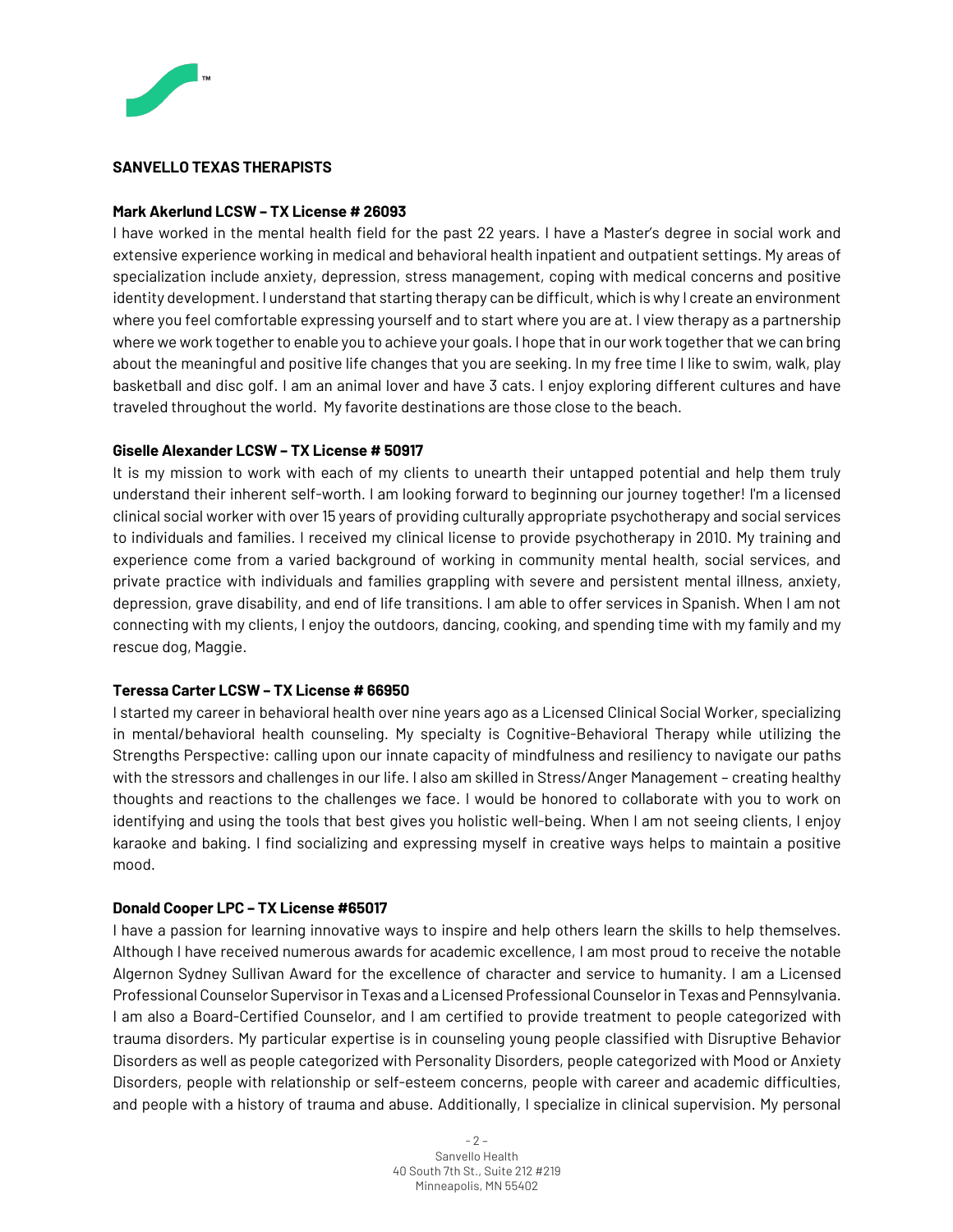

goals are to be the best husband and the best father I can be. What is more, I have been happily married to my college sweetheart for over 20 years. My wife Saira is from Pakistan, and we have two wonderful multiracial daughters, ages 12 and 14. Something interesting about me is that I love reading and writing poetry to process complicated feelings and to relax. I have published numerous poems and have won several Editor's Choice awards in poetry. Lastly, I am skilled in integrating approaches to include family systems theory, experiential strategies, psychodynamic approaches, and dialectic behavioral and cognitive-behavioral therapies.

# **Satmah Davis – LCSW – TX License # 56916**

I am a Licensed Clinical Social Worker with over 20 years of experience working with adults, children, families, and couples in a therapeutic setting, as well as within the community. My training includes treatment modalities in Cognitive Behavioral Therapy, motivational interviewing, and solutions-focused therapy. I believe in providing an open, honest, and safe space of support using evidence-based practices to help you overcome life challenges. I look forward to guiding you through your journey as you learn and develop the necessary skills to heal, grow, and become empowered. When I am not working, I enjoy painting, watching movies, listening to music, traveling, and spending time with family and friends.

# **Tara McCullough – LPC – TX License # 74363**

"To change the world takes time, to change yourself takes courage."" - R.S. Lowel. Congratulations! You have found the courage to take the first step on your journey to change! It has always been my passion to help individuals reach their full potential and live the lives they've always wanted to live. Together, we can achieve the change you are seeking. I am a Licensed Professional Counselor in the state of Texas. I have worked in the mental health field for over 15 years. I specialize in providing Cognitive Behavioral Therapy for individuals, families, and adolescents. My passion is helping individuals develop the necessary tools and coping mechanisms to handle everyday life stressors. When I am not seeing clients, I enjoy spending time with my two daughters who are 13 years old and 10 months old, and my two dogs, Chloe and Bella!

# **Sierra McFan – LCSW – TX License # 59213**

Hello, my name is Sierra! I'm a Licensed Clinical Social Worker with over eight years of experience as a mental health professional. I received my bachelor's degree in criminal justice and my master's degree in social work. As a clinician, I am passionate about the journey of healing and discovery that takes places through counseling. My experience consists of working with children, adolescents, and adults from diverse backgrounds in settings such as mental health clinics, psychiatric emergency centers, and community-based mental health services. I utilize Trauma-Focused Cognitive Behavioral Therapy, Cognitive Behavioral Therapy, and Motivational Interviewing techniques to help you reach your self-determined goals. The way you feel doesn't have to be permanent. Change is possible and you don't have to figure it out alone. It is my goal to provide you a safe space, support, acceptance, and to challenge those unwanted patterns and uncover new perspectives. I am Kansas girl born and raised, but for the past 15 years Texas has been home. I love crafting, traveling, family, and swimming. I look forward to collaborating with you on your journey to mental wellness.

# **Laura Phillips LPC – TX License # 19240**

My professional life began actually began as an art teacher! I spent 18 years as an art educator, including 12 overseas. I returned to the U.S. and became a Licensed Professional Counselor (LPC) in 2000. I specialize in cognitive behavioral therapy and am a lifetime student of mindfulness, studying under Zen Master Thich Nhat Hanh. I have experience working with all ages and environments, from schools to hospice, and from the jail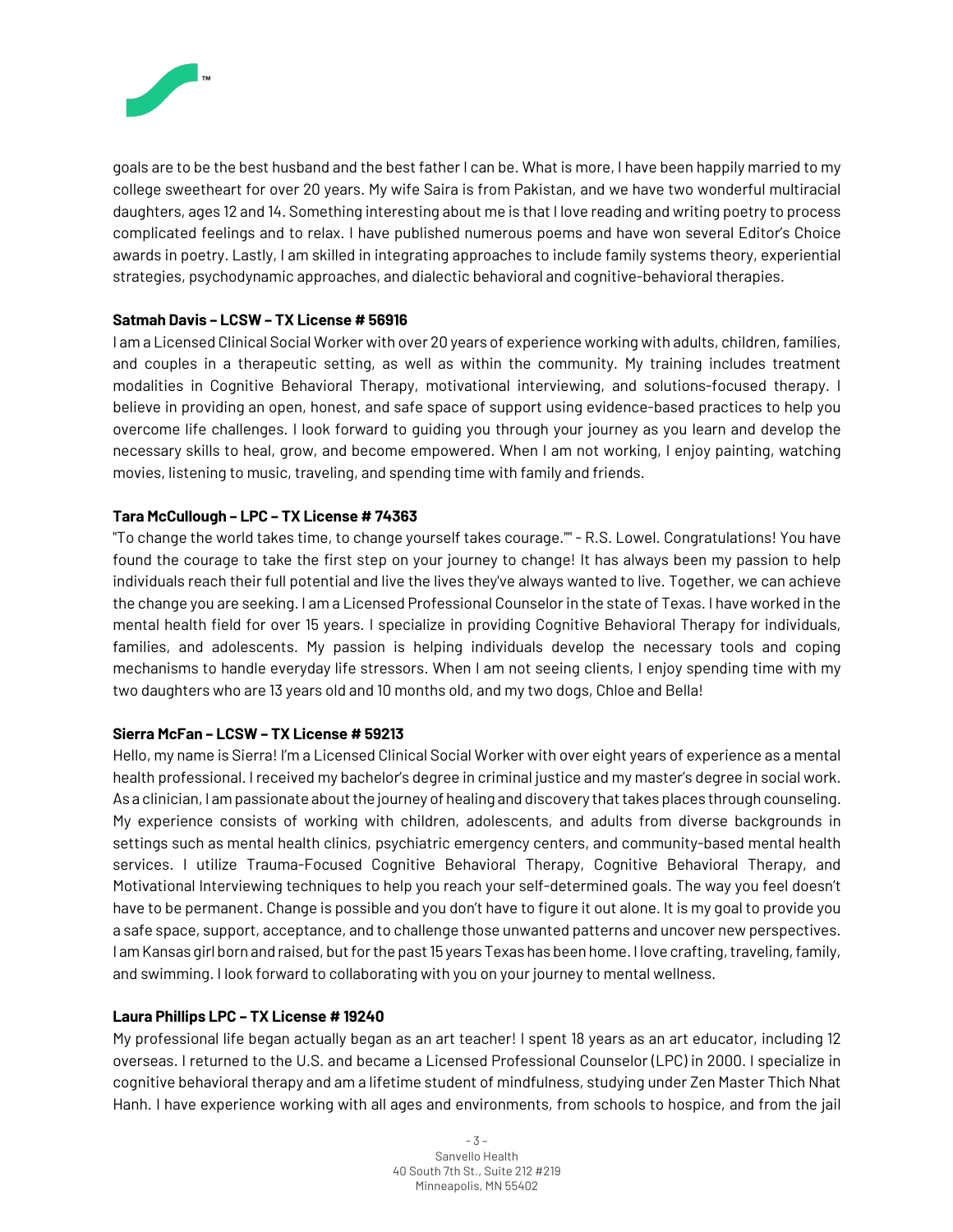

system to hospitals and private practice. My forte is connecting with others in an accepting, non-judgmental way. Life is full of road bumps, and caring for ourselves is vital to our health and happiness. At home, I'm an artist who loves to paint and create. I have two grown daughters who are both environmental biologists/ecologists, and two rescue dogs. I volunteer at several domestic animal rescue organizations and also the International Wildlife Rehabilitation Council.

#### **Antanette Randall – LPC – TX License # 69566**

"Just because no one else can heal or do your inner work for you, doesn't mean you can, should, or need to do it alone." ~ Lisa Olivera. I am so pleased to know that you have taken the first, and often one of the most difficult steps, towards change! I strongly believe that therapy, and its wide array of approaches has a significant effect on those who seek to utilize it. My counseling approach is one that is inviting, empathetic, as well as client and solution focused. My goal is that, together, we can work on improving your well-being, overall mood, and instilling the hope and reassurance needed to know that you are both able and deserving to live a life that is nothing short of rewarding and fulfilling. I am a Licensed Professional Counselor in the state of Texas. I have over 11 years of clinical experience within the field of counseling. I am fortunate to have had the opportunity to work with a vast array of different populations, while helping to assist those with a variety of concerns, mental health diagnosis, symptoms, and needs. I specialize in mental health and providing Cognitive Behavioral Therapy for adults and adolescents. Witnessing my clients find the courage to overcome, while navigating their way back to a place of peace and comfort is more than rewarding for me. In my spare time, I enjoy transforming ordinary spaces into beautiful ones through interior design. I also enjoy spending time with my family and doing what I love the most…making memories!

#### **Ayanna Sidle - LPC - TX License # 64123**

I am a Licensed Professional Counselor and Licensed Marriage and Family Therapist with over ten years of experience in providing therapy. I have a Master of Science degree in Psychology and specialization in marriage and family therapy. I provide therapy services which include cognitive behavioral therapy, solutionfocused therapy, narrative therapy and collaborative therapy. My specialty areas of expertise are in individual adult, child and adolescent counseling, child-trauma and resiliency, marriage and relationship counseling, career counseling, anxiety, depression, stress management, child and family conflict, life transition and adjustment, spiritual and women's issues. Not only do I bring a vast set of experience, education, knowledge and clinical skills; I also bring a genuine compassion and caring for others. I like to start each day with a smile. My hobbies are writing, drawing, walks in the park, watching movies and stand-up comedy. I love spending time with my family and friends. I truly enjoy helping others be their happiest selves. And, my favorite quote is by Mother Teresa: "Let no one ever come to you without leaving better and happier. Be the living expression of God's kindness: kindness in your face, kindness in your eyes, kindness in your smile.

# **Rosimar Suddeth LCSW – TX License # 39976**

It's an honor to be on this path with you as your Sanvello therapist. I have been a social worker for over fifteen years and a licensed clinical therapist and psychotherapist for twelve. Like you, I am a card-carrying human and have experienced the joyous ups and painful downs of life. I have learned that we are resilient and so much stronger than we realize at times, especially during challenging times when we feel "stuck". My goal as your therapist is to help you tap into your inner strength and partner with you to develop individualized treatment goals so that when our time together concludes, you'll have invaluable skills and techniques at your disposal. As Sanvello's first therapist to conduct a session on our platform, it has been a privilege to contribute to our